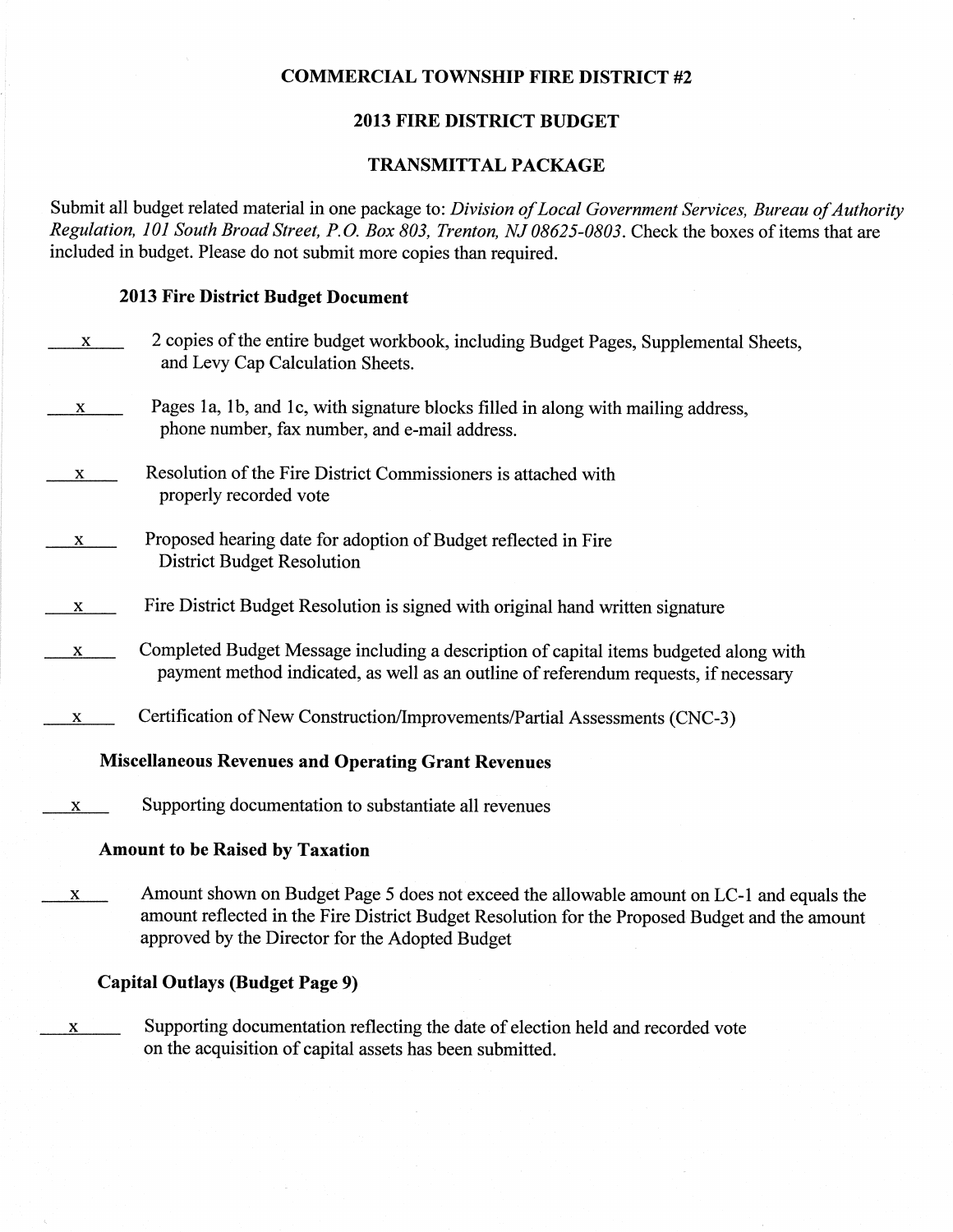#### COMMERCIAL TOWNSHIP FIRE DISTRICT #2

#### 2013 FIRE DISTRICT BUDGET

#### TRANSMITTAL PACKAGE

#### Supplemental Schedules

- x The beginning Unrestricted and Restricted Fund Balances agree to the December 3l,20ll Fire District Audit Report
- $x$  The debt service schedules include the date of voter approval along with the date of findings received from the Local Finance Board

Length of Service Award Program (LOSAP) - If applicable

Page 3 has been completed

The amount of the contribution is shown on Page 8

(Official's signature)

Joseph Klaudi (Name)

> **Secretary** (Title)

(856) 558-7345 (856) 785-1538<br>(Work Phone Number) (Fax Number) (Work Phone Number)

> 856-558-7345 (Home Phone Number)

Joe.klaudi@big3precision-nj.com (E-mail)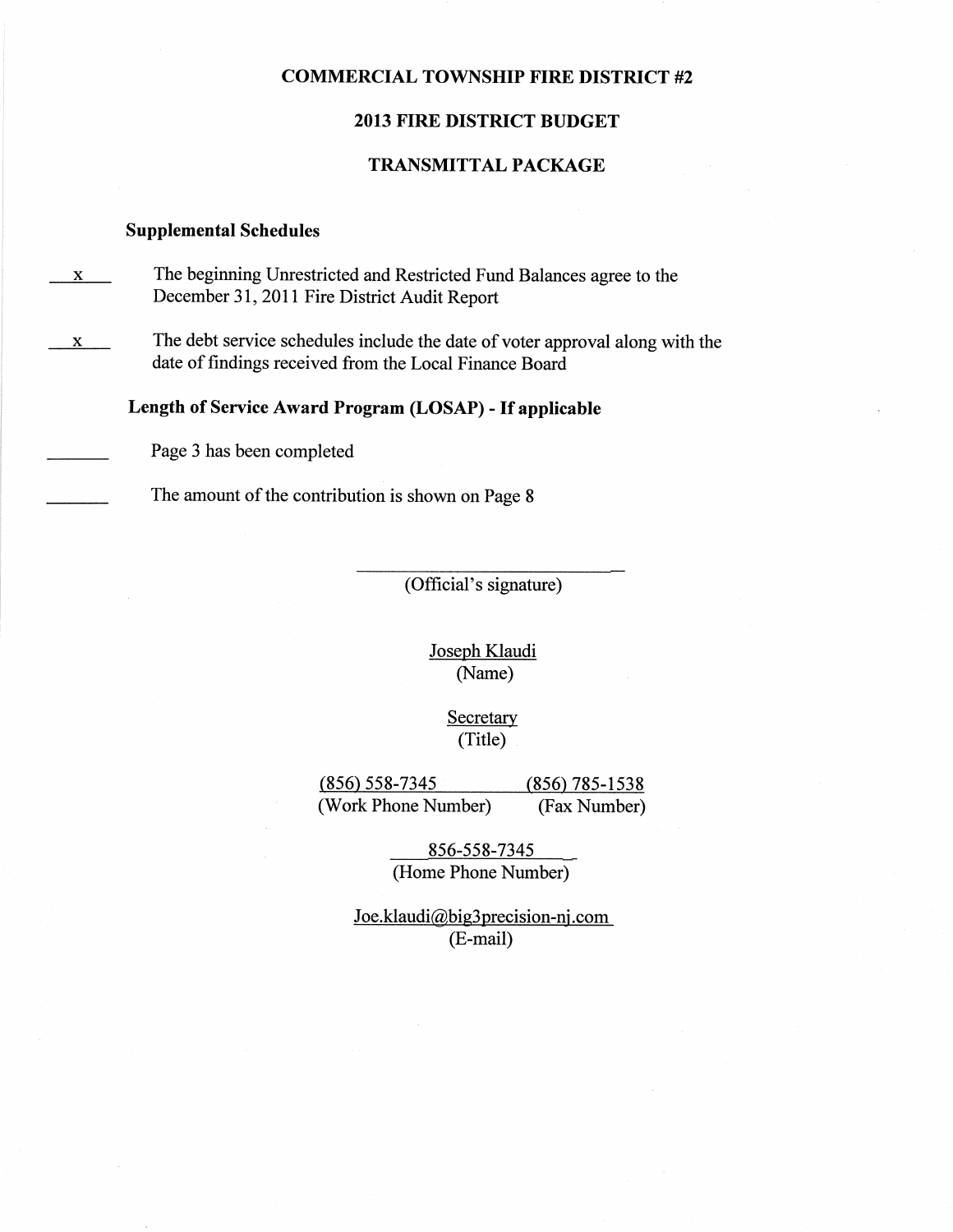# COMMERCIAL Township

## FIRE DISTRICT NO. 2 BUDGET

#### FISCAL YEAR: From January 1, 2013 to December 31, 2013

### For Division Use Onty

### **CERTIFICATION OF APPROVED BUDGET**

It is hereby certified that the approved Budget made a part hereof complies with the requirements of law and the rules and regulations of the Local Finance Board, and approval is given pursuant to  $N.J.S. 40A: 5A-11.$ 

> State of New Jersey Department of Community Affairs Director of the Division of Local Government Services

By Date Date

### **CERTIFICATION OF ADOPTED BUDGET**

It is hereby certified that the adopted Budget made a part hereof has been compared with the approved Budget previously certified by the Division, and any amendments made thereto. This adopted Budget is certified with respect to such amendments and comparisons only.

> State of New Jersey Department of Community Affairs Director of the Division of Local Government Services

By Date

### PAGE <sup>1</sup>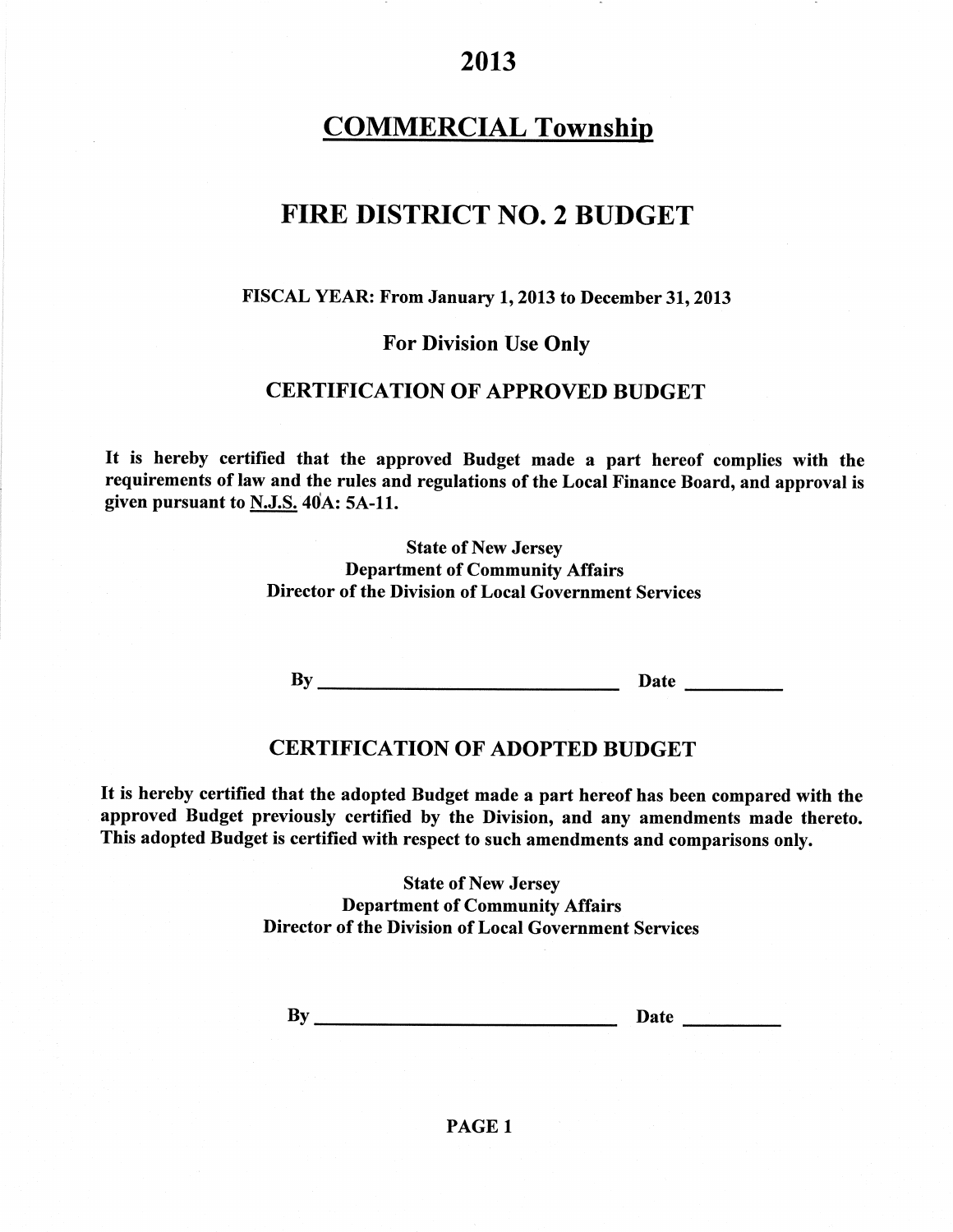## PREPARER'S CERTIFICATION

# 2013

## **COMMERCIAL Township**

# FIRE DISTRICT NO. 2 BUDGET

#### FISCAL YEAR: From January 1,2013 to December 31,2013

It is hereby certified that the COMMERCIAL Fire District No. 2 Budget, including both the Annual Budget and the Supplemental Schedules appended hereto, represents the Board of Commissioner's resolve with respect to statute in that; all estimates of revenues, including the amount to be raised by taxation to support the district budget, are reasonable, accurate and correctly stated, all items of appropriation are properly set forth and in itemization, form and content, the budget will permit the exercise of the comptroller function within COMMERCIAL Fire District No. 2.

It is further certified that all proposed budgeted amounts and totals are correct. Also I, hereby, provide reasonable assurance that all assertions contained herein are accurate and all Supplemental Schedules required are completed and attached.

(Preparer's signature)

Nightlinger. Colavita. & Volpa. P.A.

991 S. Blackhorse Pike

Williamstown, New Jersey 08094

(856) 629-1040. ext l18

 $(856)$  728-2245 (Fax)

ray@colavita.net (E-mail)

### PAGE la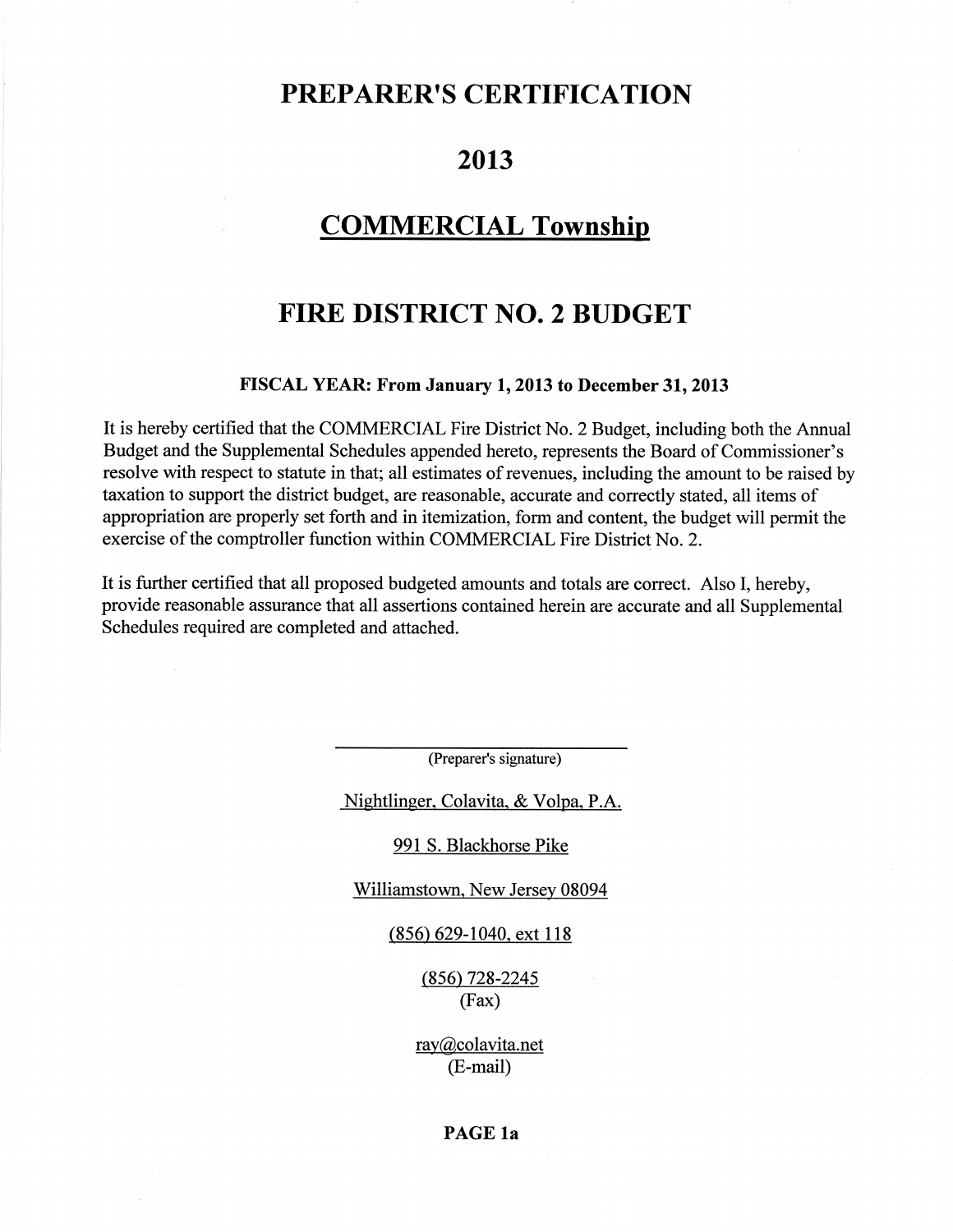# PREPARER'S CERTIFICATION OTHER ASSETS

## 2013

## COMMERCIAL Township

# FIRE DISTRICT NO. 2 BUDGET

#### FISCAL YEAR: From January 1, 2013 to December 31, 2013

It is hereby certified that operating appropriations as reported in this annual budget, included on Supplemental Schedule Page 55-6, for the acquisition of Other Assets not included, as Capital Outlays are Non-Bondable Assets. The Board of Commissioners has determined that the aforementioned Other Asset appropriation(s) do not meet the criteria for bonding pursuant to the Local Bond Law  $(N.J.S.A.40A:2-1$  et. seq.) and more specifically, as it pertains to the expected useful life of the asset, pursuant to  $N.J.S.A.$  40A: 2-21.

It is further certified that the Other Asset appropriation(s) as reported above herein have been determined not to be Capital Assets pursuant to N.J.S.A. 40A: 14-84 and 404: l4-85. Therefore the election has been made to treat such Other Assets as Operating Appropriations: Current Operating Expenses, pursuant to N.J.S.A. 40A: 14-78.6.

(Preparer's signature)

Nightlinger. Colavita. & Volpa. P.A.

#### 991 S. Blackhorse Pike

\Milliamstown. New Jersey 08094

#### (856) 629-1040. extl l8

(856) 728-2245 (Fax)

ray@colavita.net (E-mail)

### PAGE lb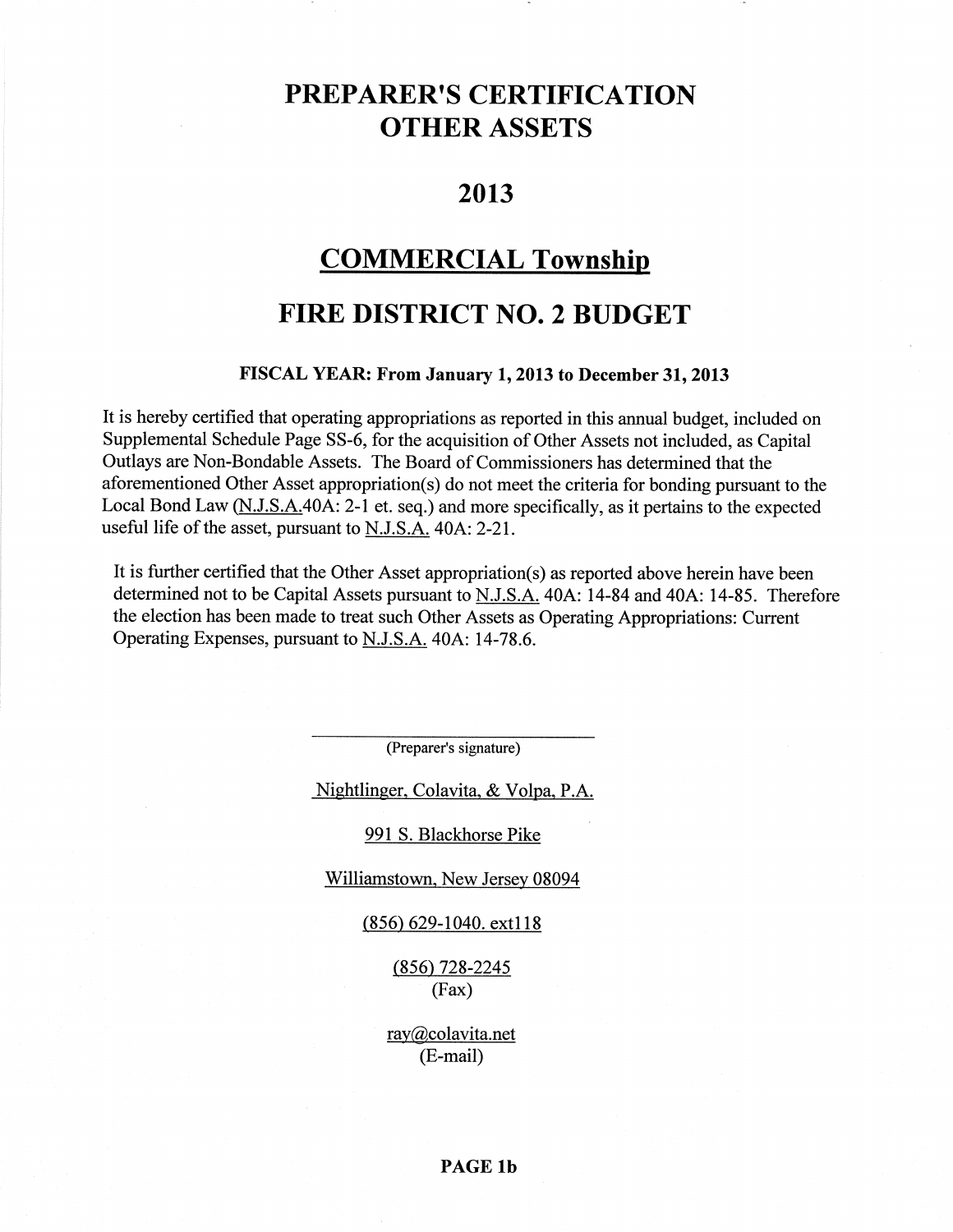# APPROVAL CERTIFICATION

## 2013

## COMMERCIAL Township

# FIRE DISTRICT NO.2 BUDGET

#### FISCAL YEAR: From January 1, 2013 to December 31, 2013

It is hereby certified that the Fire District No. 2 Budget, including Supplemental Schedules appended hereto, are a true copy of the Annual Budget approved by resolution by the Board of Commissioners of the COMMERCIAL Township Fire District No. 2, at an open public meeting, held pursuant to N.J.A.C. 5:31-2.4, on the 10th day of December, 2012.

It is further certified that the recorded vote appearing in the resolution represents a not less than a : majority of the full membership of the Board of Commissioners thereof.

(Secretary's signature)

Joseph Klaudi

COMMERCIAL Twp. Fire District No. 2

P.O. Box 45

Mauricetown. NJ 08329

 $(856)$  785-1122

(856) 785-0129 (Fax number)

 $Joe.klaudi@big3 precision-nj.com$ (E-mail)

PAGE lc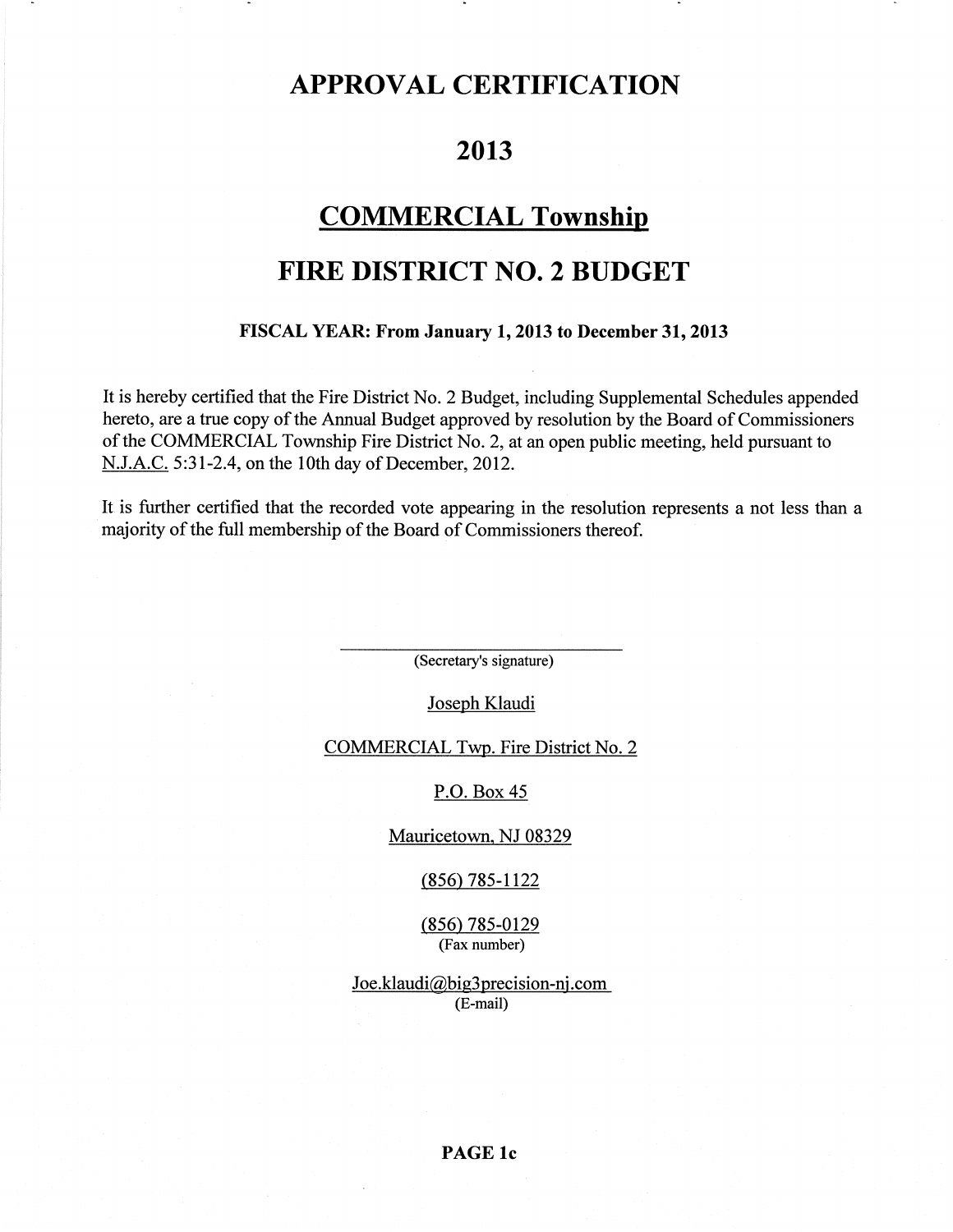# 2013 Fire District Information

Please fill out the following information regarding this Fire District:

 $\bullet$ 

| Name of Fire District:            | <b>COMMERCIAL TOWNSHIP FIRE DISTRICT #2</b> |              |              |       |  |  |
|-----------------------------------|---------------------------------------------|--------------|--------------|-------|--|--|
| Address:                          | <b>PO BOX 45</b>                            |              |              |       |  |  |
| City, State, Zip:                 | <b>Mauricetown</b>                          |              |              | 08329 |  |  |
| Phone Number:                     | 856-785-1122                                | 856-785-1538 |              |       |  |  |
|                                   |                                             |              |              |       |  |  |
| Preparer's Name:                  | Raymond Colavita                            |              |              |       |  |  |
| Preparer's Address:               | PO Box 799                                  |              |              |       |  |  |
| City, State, Zip:<br>Williamstown |                                             |              | <b>NJ</b>    | 08094 |  |  |
| Preparer's #,                     | 856-629-1040 ext. 118<br>Fax:               |              | 856-728-2245 |       |  |  |
| Preparer's Cell #:                |                                             |              |              |       |  |  |

| Chairman:                     | Ronald Sutton             |      |                 |
|-------------------------------|---------------------------|------|-----------------|
| Phone Number:<br>609-381-0253 |                           | Fax: | $ 856-785-1538$ |
| E-mail:                       | Ronal.sutton1@comcast.net |      |                 |

| Secretary:           | Joseph Klaudi                   |      |              |  |
|----------------------|---------------------------------|------|--------------|--|
| <b>Phone Number:</b> | 856-558-7345                    | Fax: | 856-785-1538 |  |
| ' E-mail:            | Joe.klaudi@big3precision-nj.com |      |              |  |

| Treasurer:    | Leslie Berry |     |              |
|---------------|--------------|-----|--------------|
| Phone Number: | 609-364-4140 | Fax | 856-785-1538 |
| E-mail:       |              |     |              |

| Name of Auditor:                  | Raymond Colavita, CPA, RMA           |  |  |              |  |
|-----------------------------------|--------------------------------------|--|--|--------------|--|
| Name of Firm:                     | Nightlinger, Colavita, & Volpa, P.A. |  |  |              |  |
| Address:<br>991 S Blackhorse Pike |                                      |  |  |              |  |
| City, State, Zip:                 | Williamstown                         |  |  | 08094        |  |
| Phone Number:                     | 856-629-1040 ext. 118<br>Fax:        |  |  | 856-728-2245 |  |
| E-mail:                           |                                      |  |  |              |  |

| Membership of Board of Commissioners (Full Name) | Title         |
|--------------------------------------------------|---------------|
| Sutton                                           | Chairman      |
| Hundt                                            | Vice-Chairman |
| <b>Berry</b>                                     | Treasurer     |
| Klaudi                                           | Secretary     |
| Sheppard                                         | Commissioner  |
|                                                  |               |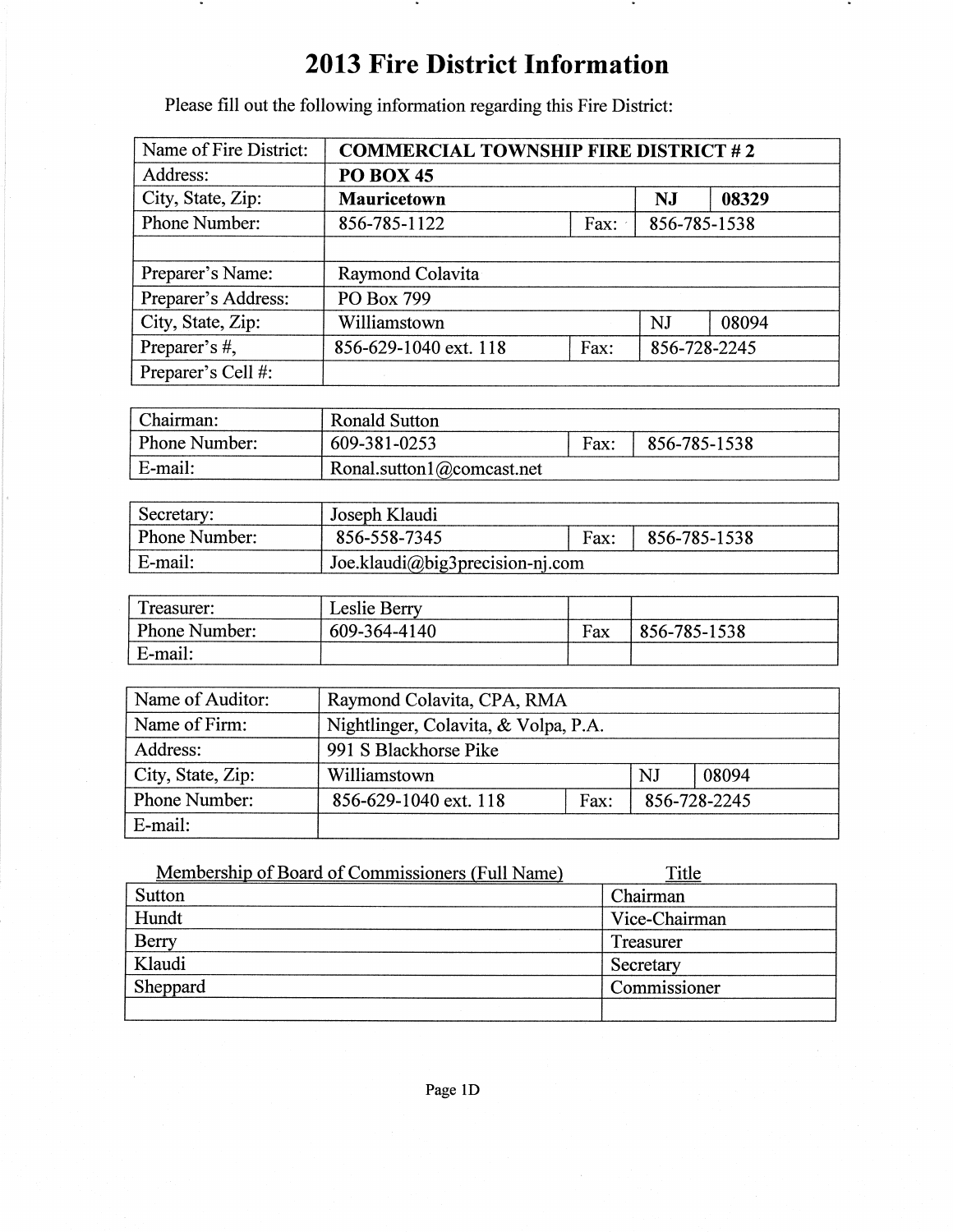# 2OI3 BUDGET RESOLUTION COMMERCIAL Township

### FIRE DISTRICT NO.2 TISCAL YEAR: From January 1,2013 to December 31,2013

' WHEREAS, the Annual Budget for the COMMERCIAL Township District No. 2 for the fiscal year beginning January l, 2012 and ending December 31, 2012 has been presented before the Board of Commissioners of the COMMERCIAL Township Fire District No. 2 at its open public meeting of December 10, 2012; and

WHEREAS, the budget as introduced is in compliance with the Property Tax Levy Cap Law(N.J.S.A.40A:4-45.44 et. seq.)

WHEREAS, the Annual Budget as introduced reflects Total Revenues of \$187,503, which includes amount to be raised by taxation of \$181,050 and Total Appropriations of \$187,503.

WHEREAS, the amount to be raised by taxation to support the district budget, shall be the amount to be certifïed to the assessor of the municipality to be assessed against the taxable property in the district, pursuant to N.J.S. 40A: 14-79. Such : amount shall be equal to the amount of the total appropriations set forth in the budget minus the total amount surplus and miscellaneous : revenues set forth in the budget; and

WHEREAS, in calculating the amount to be raised by taxation, the Fire District No. 2 has taken into account the assessed valuation of taxable property in the Fire District No. 2.

NOW, THEREFORE BE IT RESOLVED, by the Board of Commissioners of the COMMERCIAL Township Fire District No. 2, at an open public meeting held on December 10, 2012 that the Annual Budget, including appended Supplemental Schedules, of the COMMERCIAL Township Fire Disfrict No. 2 for the fiscal year beginning January l,2013 and ending December 31,2013 is hereby approved; and

BE IT FURTHER RESOLVED, that the anticipated revenues as reflected in the Annual Budget are of sufücient amount to meet all proposed expenditures/expenses and all covenants, terms and provisions as stipulated in the said Fire District No.2's outstanding debt obligations, capital lease arrangements, service contracts, and other pledged agreements; and

BE IT FURTHER RESOLVED, that the Board of Commissioners of the COMMERCIAL Township Fire District No. 2 will consider the Annual Budget for adoption on January 7, 2013.

(Secretary's signature)

**Board of Commissioners Recorded Vote** 

December 10.2012 (Date)

| Aye | <b>Nay</b> | Abstain | Absent |
|-----|------------|---------|--------|
| X   |            |         |        |
| X   |            |         |        |
| X   |            |         |        |
|     |            |         |        |
|     |            |         |        |
|     |            |         |        |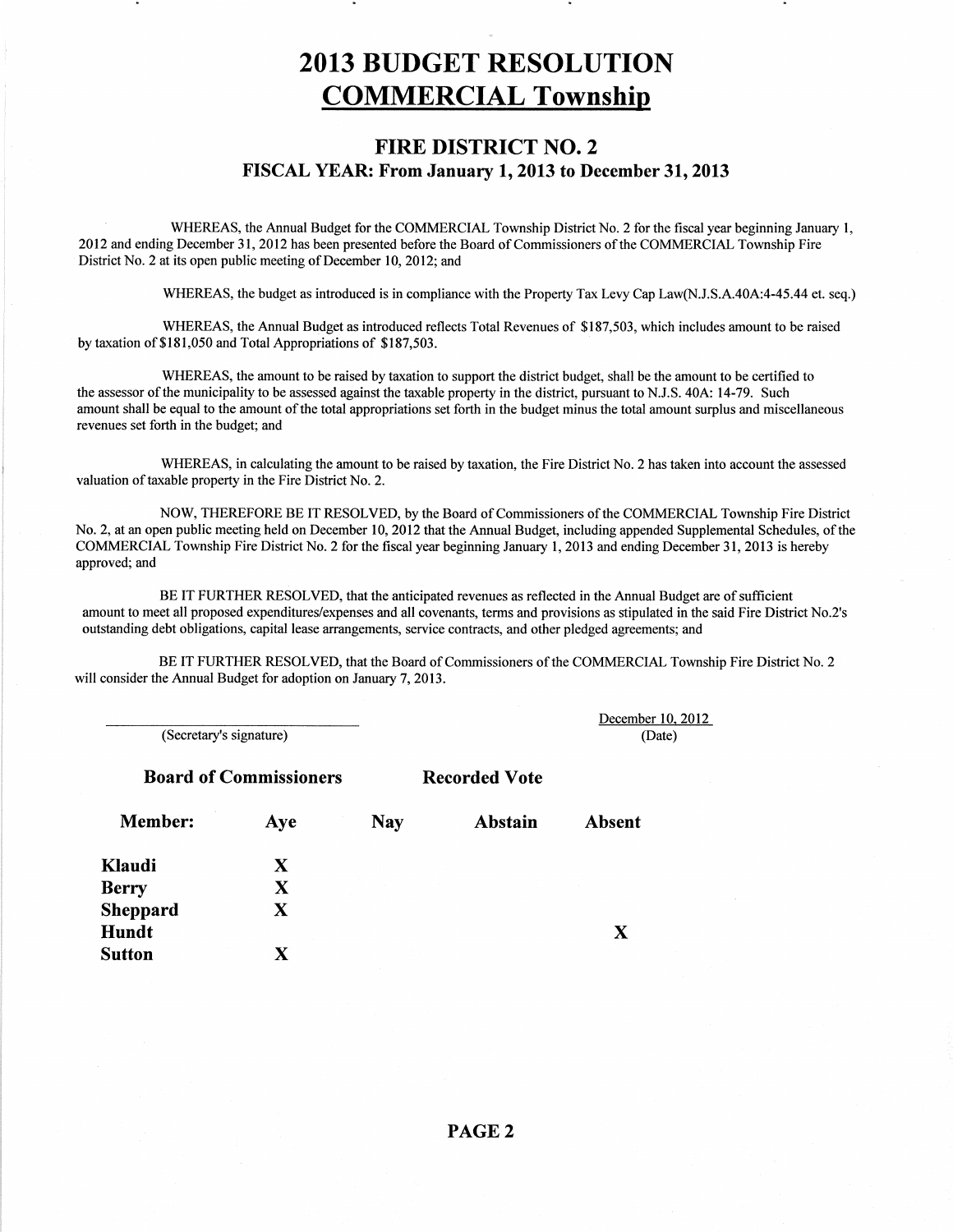# 2OI3 BUDGET MESSAGE COMMERCIAL Township FIRE DISTRICT NO.2 BUDGET

#### FISCAL YEAR: From January 1,2013 to December 31,2013

1. Complete a brief statement on the 2013 proposed Annual Budget and make comparison to the current year's adopted budget. Explain significant increases or decreases, if any.

Beginning with the 2008 budget and in accordance with PL 2007, c.62, there is a statutory Cap on the Tax Levy, which represents no increase on the prior year tax levy, adjusted by certain exclusions and add-ons to the Cap. The tax levy presented in this budget of \$181,050 is \$4,325 below the maximum allowable Cap of \$185,503 and \$573 less than the prior year tax levy. There is no significant change in the 2013 budget.

- 2. Complete a brief statement describing the impact the proposed Annual Budget will have on the Amount to be raised by Taxation to support the district budget and on the Restricted and Unreserved Fund Balance(s). Explain increases or decreases in the tax rate and utilization of fund balances. If unreserved fund balance is reduced by more than 10%, explain the projected impact on the following year's budget. The 2013 tax rate is planned 30.2 cents per \$100, which is the same as in the prior year. There is no impact on the 2013 Budget, as a result of the reduction in surplus in 2013. The appropriation for Reserve for Future Capital Outlay has been reduced in 2013.
- 3. Include a statement explaining how the District is complying with the Property Tax Levy Cap. The statement must explain reasons for exceeding the Levy Cap and identify the appropriations that caused the district to exceed the Levy Cap, and how they are being addressed by a referendum. The District is in compliance with the CAP law.
- 4. If the district plans to pass a Resolution for the Release of Restricted Fund Balance, explain the reason and purposes of the appropriation.
- Complete a brief statement on the Annual Budget's proposed capital appropriations and payment 3. methods, including debt service for the proposed budget year and for future years.
- 6. If the proposed Annual Budget contains an amount for a Cash Deficit of the Preceding Year, pursuant to N.J.S.A. 40A: 14-78.6, then an explanation as to reasons for occurrence must be disclosed. N/A
- Does the Annual Budget appropriate such sums as it may deem necessary for the purchase of first aid, 7. ambulance, rescue, or other emergency vehicles, equipment, supplies and materials for use by a duly incorporated association, pursuant to N.J.S.A.40A:14-85.1? If so, detail the organization(s) incorporated name and amounts. N/A
- 8. Complete the following based on the municipal assessor's latest information, pursuant to **N.J.S.**54:4-35 8a. Total Assessed Valuation of District \$59,937,200 8b. Proposed Tax Rate per \$100 of Assessed Valuation \$ .302
- 9. Is the fire district providing for a first year funding appropriation to establish a length of service award program (LOSAP) in this year's budget, subject to public referendum thereof? N/A
- a. If the public question is defeated, is the Board of Commissioners aware that the budget must be amended to delete the LOSAP appropriation amount and that the Amount to be Raised by Taxation to Support the Budget must be reduced by a like amount? N/A

PAGE 3